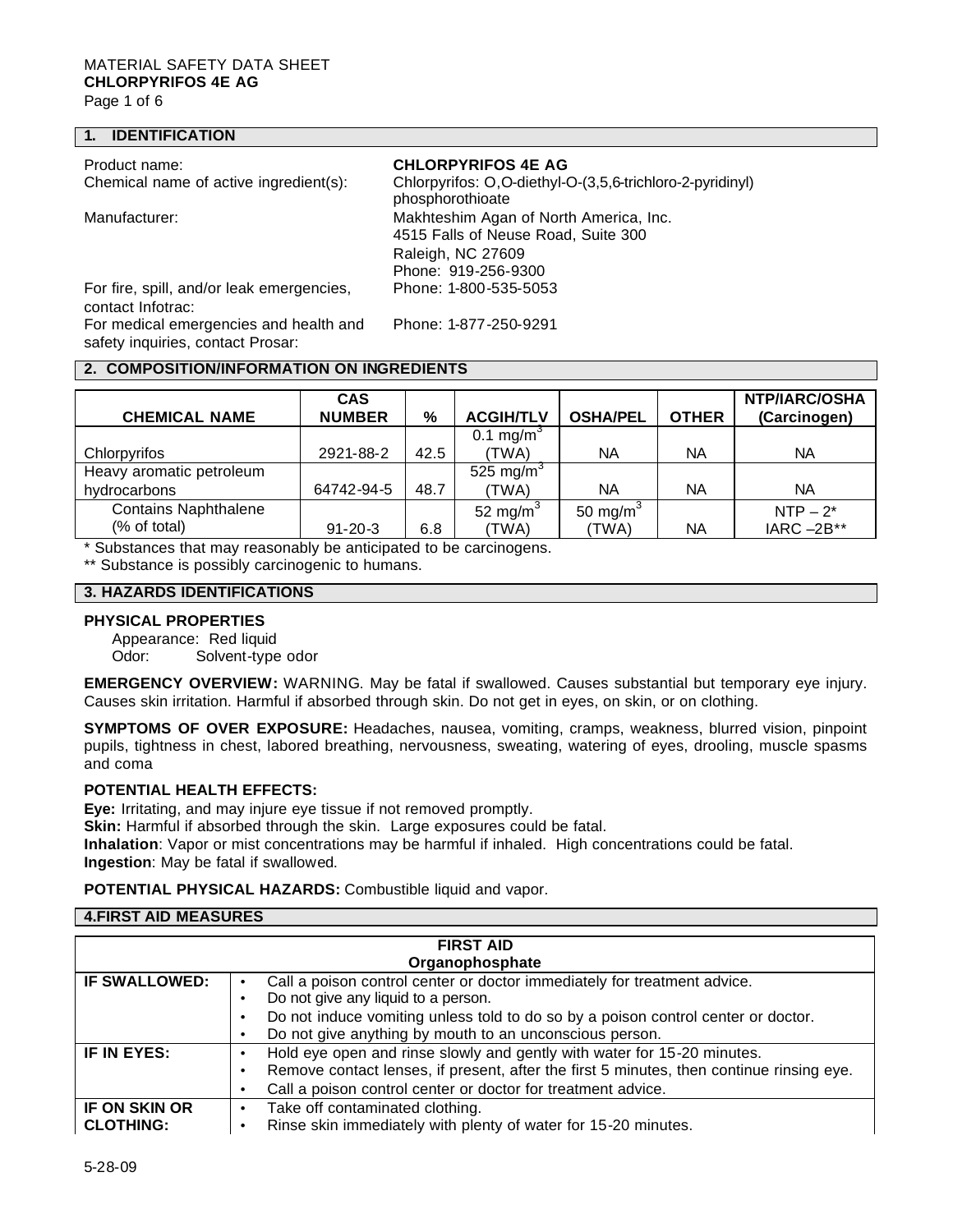|                    | Call a poison control center or doctor for treatment advice.                                                                                                                                                                           |
|--------------------|----------------------------------------------------------------------------------------------------------------------------------------------------------------------------------------------------------------------------------------|
| <b>IF INHALED:</b> | Move person to fresh air.<br>If person is not breathing, call 911 or an ambulance, then give artificial respiration,<br>preferably mouth-to-mouth if possible.<br>Call a poison control center or doctor for further treatment advice. |
|                    |                                                                                                                                                                                                                                        |
|                    | There also was directed as a state of the bird in the controllers was assembled as a state of the state for an easy of the state of                                                                                                    |

Have the product container or label with you when calling a poison control center or doctor or going for treatment. **Note to Physician:** This product contains an organophosphate that inhibits cholinesterase. Treat symptomatically. If exposed, plasma and red blood cell cholinesterase tests may indicate significance of exposure (baseline data are useful). Atropine, only by injection, is the preferable antidote. Oximes, such as 2- PAM/protopam, may be therapeutic if used early; however, use only in conjunction with atropine. In case of severe acute poisoning, use antidote immediately after establishing an open airway and respiration. Contains petroleum distillate. Vomiting may induce aspiration pneumonia.

## **5. FIRE FIGHTING MEASURES**

**FLASH POINT:** 184<sup>°</sup> F (84.4<sup>°</sup> C) **METHOD USED:** TCC **FLAMMABLE LIMITS**

LFL: 1%

UFL: 6% (xylene range aromatic solvent)

**EXTINGUISHING MEDIA:** Foam, CO<sub>2</sub>, dry chemical

**FIRE & EXPLOSION HAZARDS:** Foam fire extinguishing system is preferred because uncontrolled water can spread possible contamination. Toxic, irritating gases may be formed under fire conditions. Rapid decomposition above 320-392° F (160-200° C) can occur. Violent rupture due to over-pressurization may occur at temperatures generated during a fire.

**FIRE-FIGHTING EQUIPMENT:** Use positive -pressure self-contained breathing apparatus and full protective clothing.

## **6. ACCIDENTAL RELEASE MEASURES**

**ACTION TO TAKE FOR SPILLS/LEAKS:** Clean up spills immediately, using precautions described in Section 8. Isolate hazard area. Keep unnecessary and unprotected personnel from entering.

**Small Spill:** Absorb spill with inert material such as dry sand, vermiculite or fuller's earth, then place in a chemical waste container. Rinse area with dilute soda ash and place rinsate into chemical waste container.

**Large Spill:** Same as for small spills; may neutralize with dilute alkaline solutions of soda and ash and place into chemical waste container. Do not allow material to run off into soil, drainage systems, or bodies of water. Notify and consult with proper regulatory authorities.

## **7. HANDLING AND STORAGE**

**PRECAUTIONS TO BE TAKEN IN HANDLING:** Keep container closed when not in use. Handle and open container in a manner as to prevent spillage. Do not contaminate water, food or feed by storage, disposal or by cleaning equipment. Do not reuse empty container. If container is damaged or spill occurs, use product immediately or dispose of product and damaged container as indicated in Section 13.

**PRECAUTIONS TO BE TAKEN IN STORAGE:** Store in original container in secured dry storage area. Prevent cross-contamination with other pesticides and fertilizers. Do not contaminate water, food or feed by storage or disposal.

**STORAGE TEMPERATURE (MIN/MAX):** Do not store above 100° F for extended periods of time. Storage below 20° F may result in the formation of crystals. If product crystallizes, store at 50-70° F and agitate to re-dissolve crystals.

## **8. EXPOSURE CONTROLS/PERSONAL PROTECTION**

**THE FOLLOWING RECOMMENDATIONS FOR EXPOSURE CONTROLS/PERSONAL PROTECTION ARE INTENDED FOR THE MANUFACTURE, FORMULATION, PACKAGING AND USE OF THIS PRODUCT.**

**FOR COMMERCIAL APPLICATIONS AND/OR ON-FARM APPLICATIONS CONSULT THE PRODUCT LABEL.**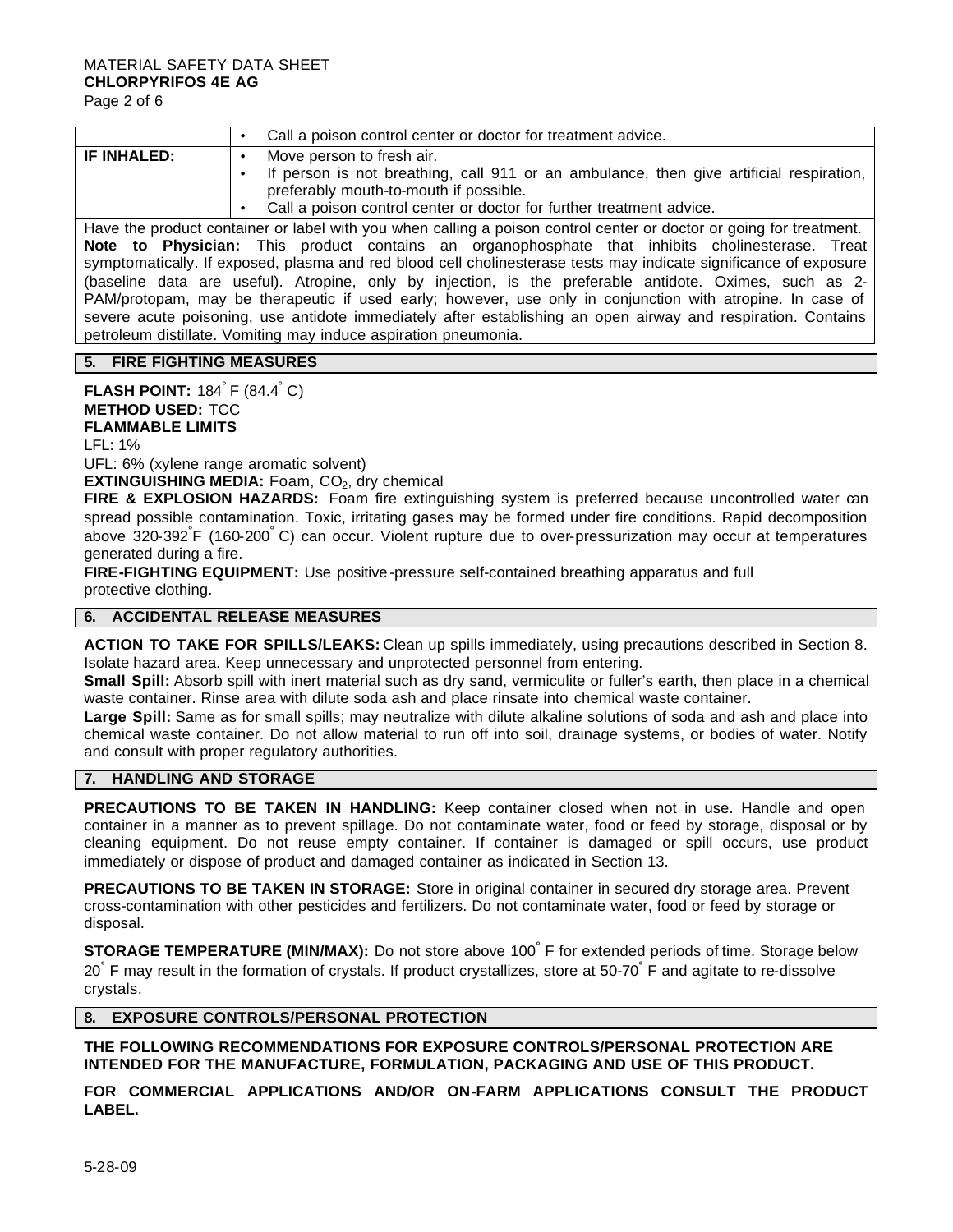# MATERIAL SAFETY DATA SHEET **CHLORPYRIFOS 4E AG**

Page 3 of 6

**EYE PROTECTION:** Use chemical goggles. If vapor exposure causes eye discomfort, use a NIOSH approved full-face respirator.

**SKIN PROTECTION:** Wear coveralls over long-sleeved shirt and long pants, chemical-resistant footwear plus socks, chemical-resistant apron when mixing or loading or exposed to the concentrate, and chemical-resistant headgear for overhead exposure.

**HAND PROTECTION:** Chemical-resistant gloves, such as barrier laminate or butyl rubber ≥14 mils.

**RESPIRATOR REQUIREMENTS:** Atmospheric levels should be maintained below the exposure guidelines. When respiratory protection is required, use a NIOSH approved respirator with any R, P, or HE filter.

**ENGINEERING CONTROLS:** Use only with adequate ventilation. Local exhaust ventilation may be necessary for some operations. Facilities storing or utilizing this material should be equipped with an eyewash facility and a safety shower.

**ADDITIONAL PROTECTIVE MEASURES:** Discard clothing and other absorbent materials that have been drenched or heavily contaminated with this product's concentrate. Do not reuse them. Follow manufacturer's instructions for cleaning and maintaining PPE. If no such instructions for washables, use detergent and hot water. Keep and wash PPE separately from other laundry.

## **USER SAFETY RECOMMENDATIONS:**

Users should:

- Wash hands before eating, drinking, chewing gum, using tobacco, or using the toilet.
- Remove clothing/PPE immediately if pesticide gets inside. Then wash thoroughly and put on clean clothing.
- Remove clothing immediately after handling this product. Wash outside of gloves before removing. As soon as possible, wash thoroughly and change into clean clothing.

#### **EXPOSURE GUIDELINES:** Refer to Section 2. **ENGINEERING CONTROLS:** Refer to product label.

## **9. PHYSICAL AND CHEMICAL PROPERTIES**

**APPEARANCE:** Red liquid **ODOR:** Solvent-type odor **FLASH POINT:** 184<sup>°</sup> F (84.4<sup>°</sup> C) **MOLECULAR WEIGHT:** 350.5 **MOLECULAR FORMULA:** C<sub>9</sub>H<sub>11</sub>Cl<sub>3</sub>NO<sub>3</sub>PS **BOILING POINT:** 290<sup>°</sup> F (143<sup>°</sup> C) (solvent) **pH:** 3.8 **VAPOR PRESSURE:** <10 mmHg @ 25° C **SOLUBILITY IN WATER:** Emulsifiable **SPECIFIC GRAVITY:** 1.079 **DENSITY:** 9.4 lbs/gallon

## **10. STABILITY AND REACTIVITY**

**CONDITIONS TO AVOID:** Avoid heating above 60° C (100° F). Chlorpyrifos undergoes exothermic decomposition at approximately 130° C (266° F), which can lead to higher temperatures and violent decomposition if generated heat is not removed. Contains petroleum derivative solvent-will burn.

**SPECIFIC MATERIALS TO AVOID:** Strong alkalis, amines and oxidizers.

**HAZARDOUS DECOMPOSITION PRODUCTS:** Under fire conditions, hydrogen chloride, ethyl sulfide, diethyl sulfide and nitrogen oxides can be formed.

**HAZARDOUS POLYMERIZATION:** Not known to occur.

#### **11. TOXICOLOGICAL INFORMATION**

## **ACUTE TOXICITY/IRRITATION STUDIES**

Acute Dermal LD50 (Rat): >5,000 mg/kg Acute Inhalation LC50 (Rat): 2.7 mg/L (4-hr)

Acute Oral LD50 (Rat): 776 mg/kg (males); 300 mg/kg (females)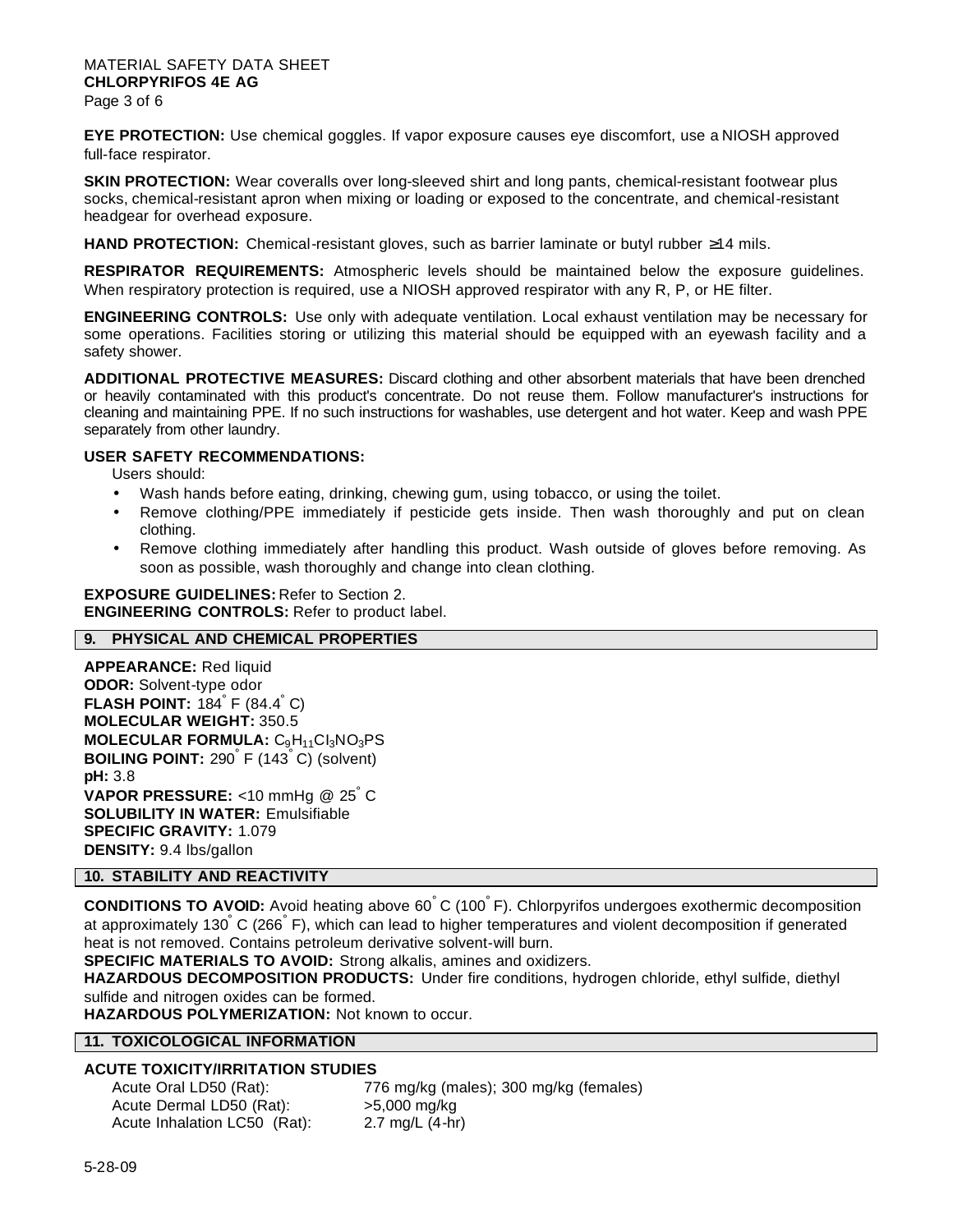| Eye Irritation (Rabbit):                                 | Moderately irritating. |
|----------------------------------------------------------|------------------------|
| Dermal Irritation (Rabbit):                              | Moderately irritating. |
| Dermal Sensitization (Guinea Pig): Not a skin sensitizer |                        |

**EYE:** May cause moderate eye irritation and/or corneal injury. Vapors may irritate the eyes.

**SKIN:** A test in guinea pigs indicated that this product may have weak skin sensitization potential. However, experience in the manufacture and use of this product has not provided evidence for skin sensitizing properties. The product did not sensitize human subjects when tasted at an end-use dilution. A single prolonged exposure, is not likely to result in the material being absorbed through the skin in harmful amounts.

**INGESTION:** Single dose oral toxicity is moderate. Small amounts swallowed incidental to normal handling operations are not likely to cause injury; however, swallowing larger amounts may cause lung damage or death due to chemical pneumonia.

**INHALATION:** Excessive exposure may produce organophosphate-type cholinesterase inhibition. Excessive vapor concentrations are attainable and could be hazardous on single exposure. Excessive exposure to solvent may cause respiratory irritation and central nervous system depression. Signs and symptoms of central nervous system depression are in order of increasing exposure, headache, dizziness, drowsiness, and incoordination.

**SYSTEMIC (OTHER TARGET ORGAN EFFECTS):** Excessive exposure may produce organophosphate-type cholinesterase inhibition. Signs and symptoms of excessive exposure to chlorpyrifos may be headache, dizziness, incoordination, muscle twitching, tremors, nausea, abdominal cramps, diarrhea, sweating, pinpoint pupils, blurred vision, salivation, tearing, tightness in chest, excessive urination, convulsions. Chlorpyrifos produced mild adrenal effects when fed to rats, but only at doses that greatly exceeded any exposures that would be received during normal use of this product. Solvent has been reported to cause liver, kidney, and blood effects at high exposure levels.

**CANCER INFORMATION:** Chlorpyrifos did not cause cancer in laboratory animals.

**TERATOLOGY (BIRTH DEFECTS):** Chlorpyrifos did not cause birth defects in laboratory animals. Solvent was toxic to the fetus in laboratory animal tests, but only at doses that were toxic to the mothers. Very high concentrations of solvent (producing severe toxicity to adult animals induced an increase in cleft palate in mice, which is a common developmental abnormality in mice and is associated with stress to the maternal animals. No malformations were induced at exposures less than those causing severe toxicity to the adult animals.

**REPRODUCTIVE EFFECTS:** Chlorpyrifos did not interfere with fertility in reproduction studies in laboratory animals.

**MUTAGENICITY (EFFECTS ON GENETIC MATERIAL):** Results of in-vitro ("test tube") and animal mutagenicity tests on the aromatic solvent have been negative. Based on a majority of negative data and some equivocal or marginally positive results, chlorpyrifos is considered to have minimal mutagenic potential.

## **12. ECOLOGICAL INFORMATION**

**ENVIRONMENTAL HAZARDS:** This pesticide is toxic to fish, aquatic invertebrates, small mammals, and birds. Do not apply directly to water, or to areas where surface water is present, or to intertidal areas below the mean high water mark. Drift and runoff may be hazardous to aquatic organisms in water adjacent to treated areas. Do not contaminate water when disposing of equipment washwater or rinsate. This product is highly toxic to bees exposed to direct treatment or residues on blooming crops or weeds. Do not apply this product or allow it to drift to blooming crops or weeds if bees are visiting the treatment area.

## **ENVIROMENTAL FATE**

**MOVEMENT & PARTITIONING:** Based on information for chlorpyrifos and components of aromatic hydrocarbons. Bioconcentration potential is moderate (BCF is between 100 and 3000 or Log Pow between 3 and 5).

**DEGRADATION & PERSISTENCE:** Based on information for chlorpyrifos.

The photolysis half-life in water is 3-4 weeks.

Tropospheric half-life is estimated to be 1.4 hours.

Degradation is expected in the soil environment within days to weeks.

Under aerobic soil conditions the half-life is generally 30-60 days.

Based on information for components of aromatic hydrocarbons.

Biodegradation under aerobic static laboratory conditions is high (BOD 20 or BOD28.ThOD is >40%).

## **ECOTOXICOLOGY:**

**Chlorpyrifos:**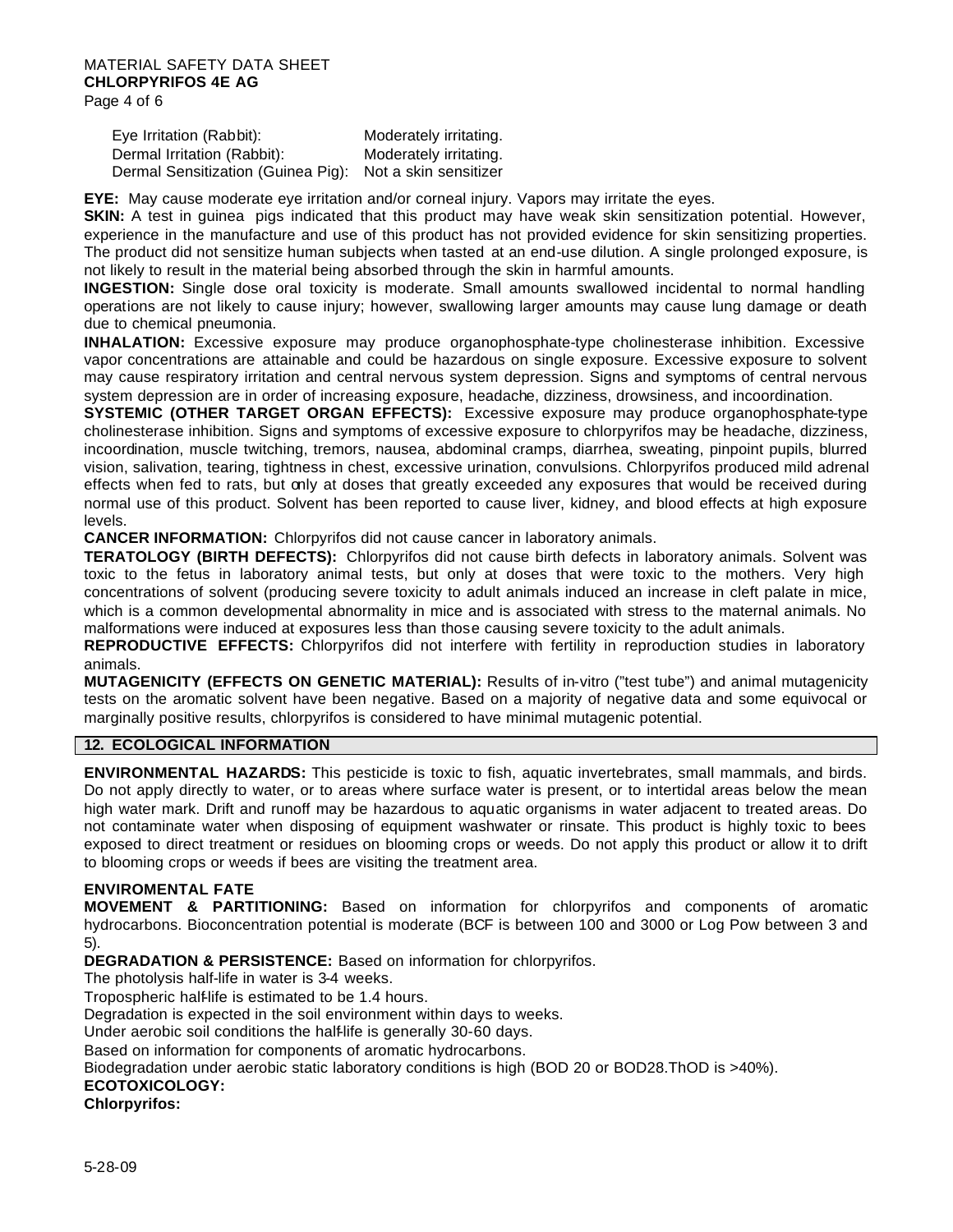## MATERIAL SAFETY DATA SHEET **CHLORPYRIFOS 4E AG**

Page 5 of 6

Material is very highly toxic to aquatic organisms on an acute basis ( $LC_{50}/EC_{50}$  <0.1 MG/L in most sensitive species).

Material is highly toxic to birds on a dietary basis ( $LC_{50}$  between 50 and 5000ppm).

Material is moderately toxic to birds on an acute basis (LD $_{50}$  is between 51 and 5000 mg/kg).

#### **Heavy aromatic petroleum hydrocarbons:**

Material is moderately toxic to aquatic organisms on an acute basis ( $LC_{50}/EC_{50}$  is between 1 and 10 mg/L in most sensitive specifies).

Material is practically non-toxic to birds on a dietary basis ( $LD_{50}$  is >5000ppm).

Material is practically non-toxic to birds on an acute basis ( $LD_{50}$  is  $>$ 2000mg/kg).

### **13. DISPOSAL CONSIDERATIONS**

**PESTICIDE DISPOSAL:** Open dumping is prohibited. Pesticide wastes are toxic. Improper disposal of excess pesticide, spray mixture, or rinsate is a violation of Federal law. If these wastes cannot be disposed of by use according to label instructions, contact your state pesticide or environmental control agency or the hazardous waste representative at the nearest EPA Regional Office for guidance.

**CONTAINER DISPOSAL:** Dispose of product containers, waste containers, and residues according to label instructions and local, state, and federal health and environmental regulations.

#### **14. TRANSPORT INFORMATION**

#### **DOT CLASSIFICATION:**

UN3018, RQ, Organophosphorus pesticide, liquid, toxic (chlorpyrifos 42.5%), 6.1, PG III (Add "Marine Pollutant" for bulk or vessel shipments.)

#### **INTERNATIONAL TRANSPORTATION**

**IMO (vessel):** UN3018, RQ, Organophosphorus pesticide, liquid, toxic (chlorpyrifos 42.5%), 6.1, PG III, Marine pollutant

**IATA (air):** UN3018, RQ, Organophosphorus pesticide, liquid, toxic (chlorpyrifos 42.5%), 6.1, PG III

## **15. REGULATORY INFORMATION**

**NOTICE:** The information herein is presented in good faith and believed to be accurate as of the effective date shown above. However, no warranty, express or implied, is given. Regulatory requirements are subject to change and may differ from one location to another; it is the buyer's responsibility to ensure that its activities comply with federal, state, or provincial, and local laws. The following specific information is made for the purpose of complying with numerous federal, state, or provincial, and local laws and regulations.

#### **SARA TITLE III CLASSIFICATION:**

| Not applicable.                  |
|----------------------------------|
| Acute health hazard (immediate)  |
| Chronic health hazard (delayed)  |
| Fire hazard                      |
| Naphthalene (6.8%) CAS#: 91-20-3 |
|                                  |

**CA PROPOSITION 65:** This product contains a material (naphthalene) known to the State of California to cause cancer.

**CERCLA RQ:** Chlorpyrifos RQ=1 lbs.

**RCRA CLASSIFICATION:** Under RCRA, it is the responsibility of the product user to determine at the time of disposal, whether a material containing the product or derived from the product should be classified as a hazardous waste.

**TSCA STATUS:** The ingredients of this product are listed on the TSCA inventory or are exempt.

#### **16. OTHER INFORMATION**

| NFPA HAZARD RATINGS | <b>NFPA</b> |                 |
|---------------------|-------------|-----------------|
| <b>HEALTH:</b>      |             | MINIMAL         |
| FLAMMABILITY:       |             | SLIGHT          |
| <b>REACTIVITY:</b>  |             | <b>MODERATE</b> |
|                     |             | HIGH            |